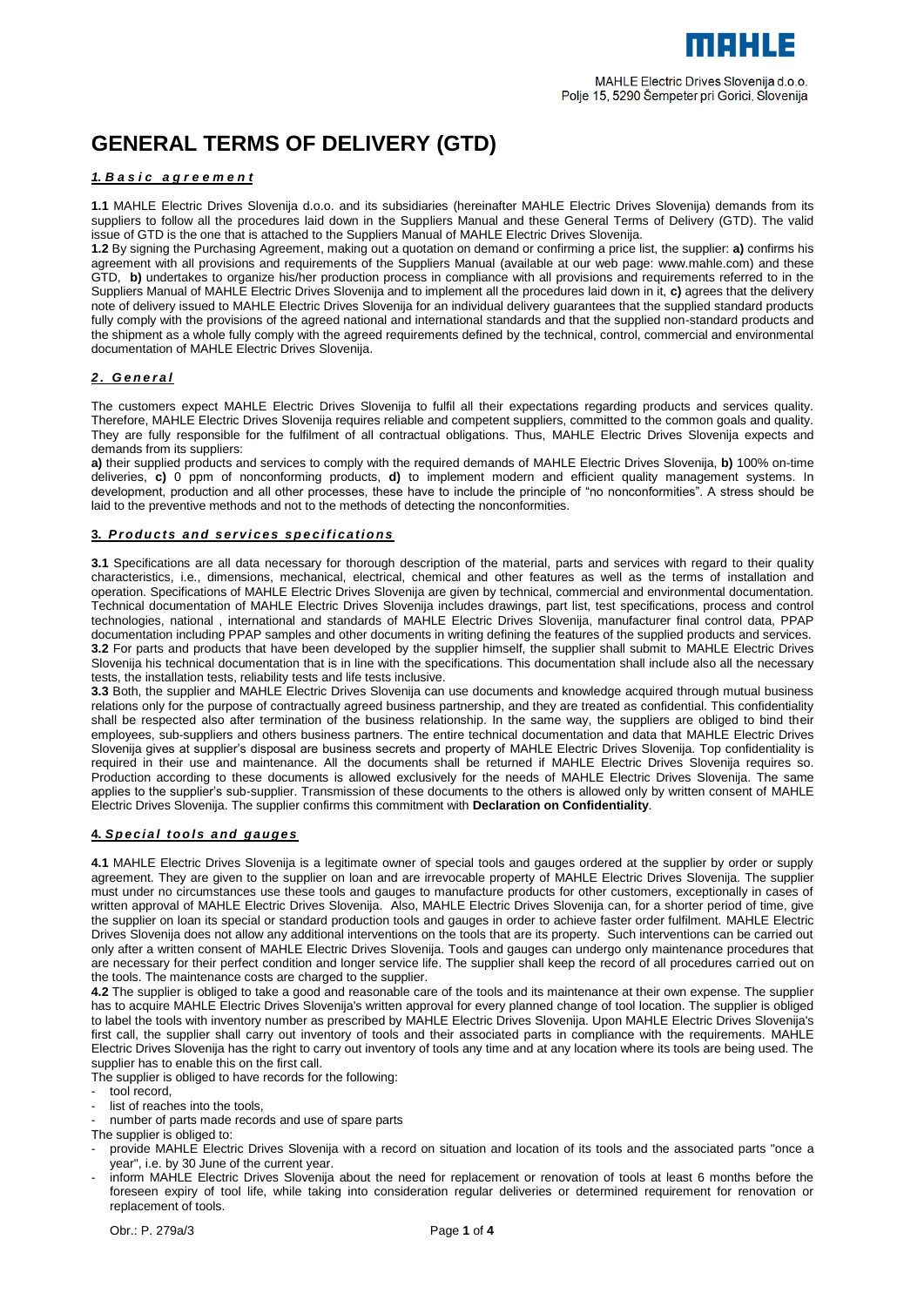

#### MAHLE Electric Drives Slovenija d.o.o. Polje 15, 5290 Šempeter pri Gorici, Slovenija

Costs of extraordinary tool maintenance, which result from reaches into the deteriorated tools, due to the bridging causes, are dealt with and calculated separately, in compliance with the mutual agreement and written approval, if MAHLE Electric Drives Slovenija has been informed about this in time.

**4.3** The supplier has to appropriately protect from all kinds of damage or loss tools and devices that are the property of MAHLE Electric Drives Slovenija. The supplier shall regularly, at his own expense, carry our metrological inspections of gauges that are the property of MAHLE Electric Drives Slovenija. The same specifications apply for tools and gauges. At the latest within 14 days after the conclusion of contractual arrangements, the supplier is obliged to return all the borrowed tools and gauges to MAHLE Electric Drives Slovenija. They shall be returned in the same state as when accepted, except for the normal wear. The supplier shall inform MAHLE Electric Drives Slovenija about tools that are not in use any more and ask for further instructions. The supplier can write off tools and gauges only after having received a written consent of MAHLE Electric Drives Slovenija.

**4.4** The supplier has to guarantee the minimal tool life by the agreement and/or offer.

**4.5** The supplier is obliged to use the tools in accordance with the applicable safety laws.

# **5.** *Q u a l i t y a s s u r a n c e*

**5.1** Before the beginning of regular supplies every product has to undergo the PPAP procedure (Production Part Approval Process) and initial samples must be approved. The supplier has to manufacture the initial samples that are, as a rule, free of charge, under the conditions and by means of series production. Besides the initial samples, the supplier shall deliver MAHLE Electric Drives Slovenija the entire required documentation that belongs to the samples. The above mentioned procedure is necessary **a)** in case of a new supplier, **b)** when there are changes of construction, technology, material or location of production, **c)** after changing the sub-supplier or source of material supply, **d)** after longer interruptions of production. After inspection of samples and documentation, MAHLE Electric Drives Slovenija decides about: **a)** approval, **b)** temporary approval or **c)** rejection. It shall inform the supplier about its decision in writing. By approval of the initial samples and documentation, MAHLE Electric Drives Slovenija approves the start of the supplier's regular production of the sampled products. Consequently, regular deliveries can start. However, the supplier's liability and warranty for the quality of regular deliveries is still of the same importance. Quality of these products and services shall be the same or even better than the one of the approved samples. MAHLE Electric Drives Slovenija and supplier have to keep PPAP documentation and PPAP samples using them for Inspection before shipment (supplier) and Incoming inspection (MAHLE Electric Drives Slovenija).

**5.2** The supplier undertakes to assure the quality of products and services in line with the requirements. MAHLE Electric Drives Slovenija shall accept the supplied products based on the trustworthy relationship with the supplier. To this end, the supplier shall inspect the products before the consignment. Supplier's authorized person has to give a written approval for each delivery and he shall deliver MAHLE Electric Drives Slovenija the **Manufacturer Final Control data**. This has to include measurement results of all quality characteristics agreed already in the PPAP procedure; in case of claims also all those features that are nonconforming.

**5.3.** MAHLE Electric Drives Slovenija shall reject every nonconforming product. Consequently, all direct and indirect costs (of transport and handling, selecting, extra work, stoppage of production, loss of sales, etc.) shall be charged to the supplier. In case of nonconformities on the supplied products and services, MAHLE Electric Drives Slovenija shall hold back the payment. In case of hidden nonconformities on the supplied products that are found out, not sooner than by the customer of MAHLE Electric Drives Slovenija, MAHLE Electric Drives Slovenijas hall just as well charge the supplier for all direct and indirect costs (repair, exchange of products at home and at the customer's, call-off…). **All costs are settled by the valid Price List of Claim Costs** (published on our web page and based on the submitted documents).

**5.4.** MAHLE Electric Drives Slovenija shall in case of any nonconformities (of the accompanying documentation, packing, labelling, quantity or quality of a product) file a claim. The supplier has to respond to any kind of a claim (telephone, fax, e-mail, Claims minutes) **not later than in 24 hours** and during this time he has to: **a)** select or replace the nonconforming products,

**b**) inform the sender in writing about all possible actions for assuring undisturbed production in MAHLE Electric Drives Slovenija, c) inform the sender about the cause for nonconformities and actions that have been carried out to prevent recurrence of nonconformities. All further activities shall be carried out through the purchaser of goods in MAHLE Electric Drives Slovenija. In case of requirements for corrective measures, the supplier of MAHLE Electric Drives Slovenija has to send a written plan of permanent elimination of nonconformities (**8D report**) **not later than in a month**.

**5.5** After the product approval, L MAHLE Electric Drives Slovenija requires that the supplier does not make any changes. This refers to the technical requirements, documentation, supplier's own supply sources, technology, process, and location of production. The foregoing can only be changed after prior written consent of MAHLE Electric Drives Slovenija.

**5.6** MAHLE Electric Drives Slovenija performs audits and delivery evaluation system to evaluate the efficiency of the supplier's quality management system. In case of detected nonconformities, the supplier has to prepare, present and carry out the corrective actions. MAHLE Electric Drives Slovenija evaluates the suppliers and their supplies once a year. Good evaluation gives priority to suppliers regarding the new requirements of MAHLE Electric Drives Slovenija.

**5.7** Assuring quality of the final product demands also quality of all those products that are bought at the supplier's sub-supplier and built in the products for MAHLE Electric Drives Slovenija. Therefore, MAHLE Electric Drives Slovenija requires from the supplier to set the same requirements to his sub-suppliers as MAHLE Electric Drives Slovenija does to him.

**5.8** The Supplier guarantees the quality and functionality of the contractual products in the same range and time as the MAHLE Electric Drives Slovenija customer guarantees for his products.

**5.9** For the purpose of preferential trade, the supplier is obliged to issue a certificate about the origin of goods that is in line with the applicable Decree on the qualification criteria for identifying and proving the origin of goods.

# *6 . L og i s t i c s*

**6.1** The supplier shall provide for the packaging material, packaging and identification as well as a suitable transport method to prevent from the damaging of parts. In this, he shall take into consideration MAHLE Electric Drives Slovenija's requirements given in the Supplier Quality Manual. All packaging units shall comply with the requirements, retain their shape all to the place of use, allow machine handling, include the goods of the same supplier, products with the same part number, same date of production, same lot, and shall not endanger the workers' safety. Each packaging unit shall carry a label. Its contents have to comply with the MAHLE Electric Drives Slovenija requirements and have to meet the requirements regarding traceability. The following information shall be stated there: name of the manufacturer, name of a product, number of order, product number, amount in the unit, lot marking, date of production, outgoing inspection stamp, bar code. Unless otherwise agreed, the transport labels are in compliance with the ODETTE or VDA standard. The supplier is liable for the additional costs or loss of material as a consequence of deficiencies in identification, packaging or transport.

**6.2** If not otherwise agreed, the basis for the creation of call-offs and trends of needs is a weekly calculation of material needs at MAHLE Electric Drives Slovenija. By call-offs, the goods are forecast for a longer period of time. The actual flow of goods is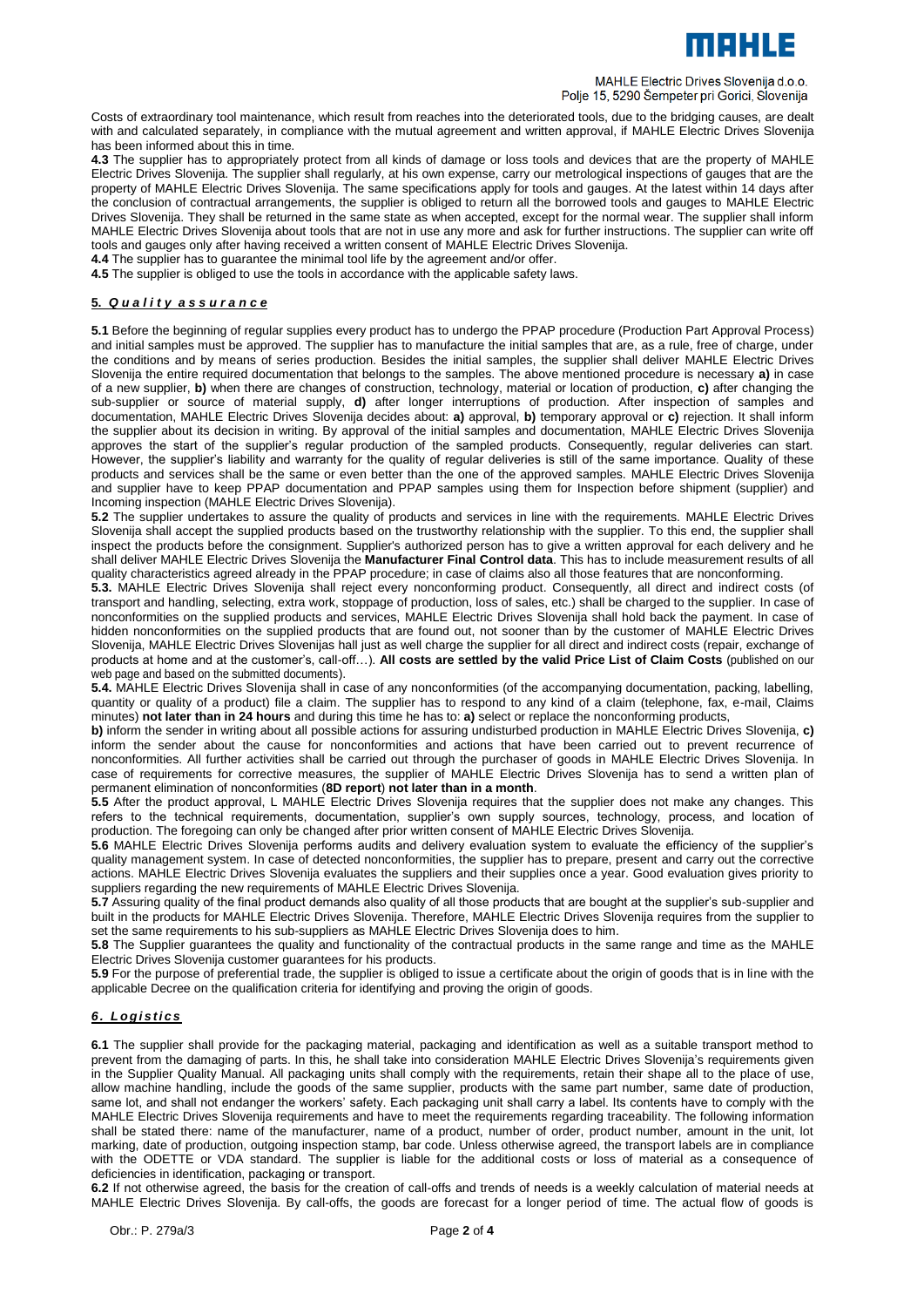

#### MAHLE Electric Drives Slovenija d.o.o. Polje 15, 5290 Šempeter pri Gorici, Slovenija

regulated by weekly call-offs for X weeks. The call-offs apply to weekly quantity. If not otherwise agreed, the delivery of the ordered quantities fco delivered to the warehouse/ production line of MAHLE Electric Drives Slovenija, considering the transport risk from the supplier to the MAHLE Electric Drives Slovenija, is carried out. Within the method of call-offs and the agreed schedules of orders placing, the delivery times and methods are binding and allow neither delays nor too early deliveries. MAHLE Electric Drives Slovenija has the right to reject at the supplier's expense the deliveries before the scheduled time or charge the supplier for the costs of storage.

**6.3** In case of delays in supply (Force Majeure excluded), MAHLE Electric Drives Slovenija has the right to **a)** require from the supplier the complete supply or the supply in part and of not otherwise agreed charge for the incurred costs by the **applicable price-list**  published on our web page., **b)** assure supply from another manufacturer at the supplier's expense.

**6.4** The supplier shall assure **security stock** in his storehouse following the agreement or at least 30% of the monthly needs (the average of the last three months). If this is not the case, MAHLE Electric Drives Slovenija has the right to charge to the supplier the costs of the missing stocks.

In case of Force Majeure, new terms of delivery shall be specifically agreed upon. The basis for such an agreement is the supplier's notice in writing to MAHLE Electric Drives Slovenija about the impossibility of deliveries within the agreed time. MAHLE Electric Drives Slovenija shall not accept these terms after the expiration of the first delivery time. Also, the delay in the supplies of the subsuppliers is not accepted as Force Majeure.

# *7 . A c c e p t a n c e o f g o od s*

**7.1** Reception of the supplied material and its payment do not indicate that the delivery has actually been accepted. The acceptance is carried out in accordance with the decision of the competent service and according to the specially specified methods. The supplier is fully responsible for a quantitatively conforming delivery, complying with the agreement and delivery documents. In case of nonconforming quantity of the delivery at the acceptance of goods, MAHLE Electric Drives Slovenija has the right to: **a)** accept the delivery and change the quantities of further orders – the difference accordingly, **b)** reject the excessive delivery at the supplier's expense or charge the supplier for the expense of storage if quantitative deviation has not been specifically agreed, **c)** require from the supplier immediate delivery of the deficient goods with all additional costs to be at the supplier's expense, **d)** charge the supplier, if not otherwise agreed, for 10% of the value of the missing goods. MAHLE Electric Drives Slovenija shall notify the supplier about the claim referring to the nonconforming quantity within 30 days after the delivery date, by sending him the claims record.

# *8 . P r i c e s*

The prices to the agreed price lists and other terms of delivery defined in this GTD are fixed and therefore any unilateral change is excluded. For each change in price resulting from price reduction and introduction of improvements, the supplier has to deliver to MAHLE Electric Drives Slovenija an offer in writing. The change is accepted and in force only after the written approval of MAHLE Electric Drives Slovenija.

# 9. Invoices, delivery notes and payments

**9.1** If not otherwise agreed, the invoices are issued for each individual order/call-off. The invoices shall include: the number of order, the number of delivery note, MAHLE Electric Drives Slovenija's identification number for each delivered article, the quantity and the unit of measure. The unit of measure has to be the same on the invoice and the delivery note as well as on the order. In cases when this is not possible, the ratio of units shall be indicated (e.g., x meters =  $y$  kg).

**9.2** The supplied material shall always be accompanied by delivery note. The following indications shall be given on the delivery note: the name and number of the supplier, the number and the date of order and call-off, MAHLE Electric Drives Slovenija part name and number, the delivered quantity and lot number, the number of packaging units (colli). Each delivery note is referred to one order only.

**9.3** MAHLE Electric Drives Slovenija is obliged to settle the obligations to the supplier within the agreed time and in the agreed way, in sequence for each individual invoice separately. The supplier is obliged, unless otherwise agreed, to issue invoices for supplies or services carried out together with the supply of goods or after the service has been carried out. Time of payment is, unless otherwise agreed, counted from the date of delivery of goods/services. If the delivery does not comply with the agreed requirements, MAHLE Electric Drives Slovenija has the right to stop payments in total or diminish the payments to the supplier for the delivery or part of it.

## 10. Agreement or order rescission

**10.1** When the supplier does not meet the contractual obligations: does not supply the goods or carry out services within the required time of delivery, does not eliminate nonconformities or does not deliver a plan of corrective actions that are acceptable to MAHLE Electric Drives Slovenija and are within the required period of time, MAHLE Electric Drives Slovenija has the right to resign from the agreement/order or only part of it without prior period of notice and further obligations to the supplier. MAHLE Electric Drives Slovenija informs the supplier about this decision in writing. Costs resulting from this (Force Majeure excluded) shall be charged to the supplier.

**10.2**. MAHLE Electric Drives Slovenija has the right to resign from the agreement/order without special explanation and without period of notice. It shall inform the supplier about this in writing. In such case, MAHLE Electric Drives Slovenija undertakes to accept the already manufactured goods/services (charged at the applicable price) in accordance with the ordered quantity.

**10.3** Without further obligations to the supplier MAHLE Electric Drives Slovenija can resign from the agreement also when it is obvious that the supplier will not be able to fulfil the order within the agreed period of time (declaring bankruptcy of the supplier, illiquidity, disposal of operational resources…).

# *11. En v i r on m en t a l r e q u i re m e n t s*

To meet the requirements regarding the environment, MAHLE Electric Drives Slovenija recommends to the suppliers certificate to ISO 14001. Not certificated supplier is in charge to make environmental activities for ambient saving based on his own program. MAHLE Electric Drives Slovenija requires that every three years sends fulfiled Environmental Questionnaire. Products that are produced by the supplier and sold to MAHLE Electric Drives Slovenija have to be manufactured in line with: